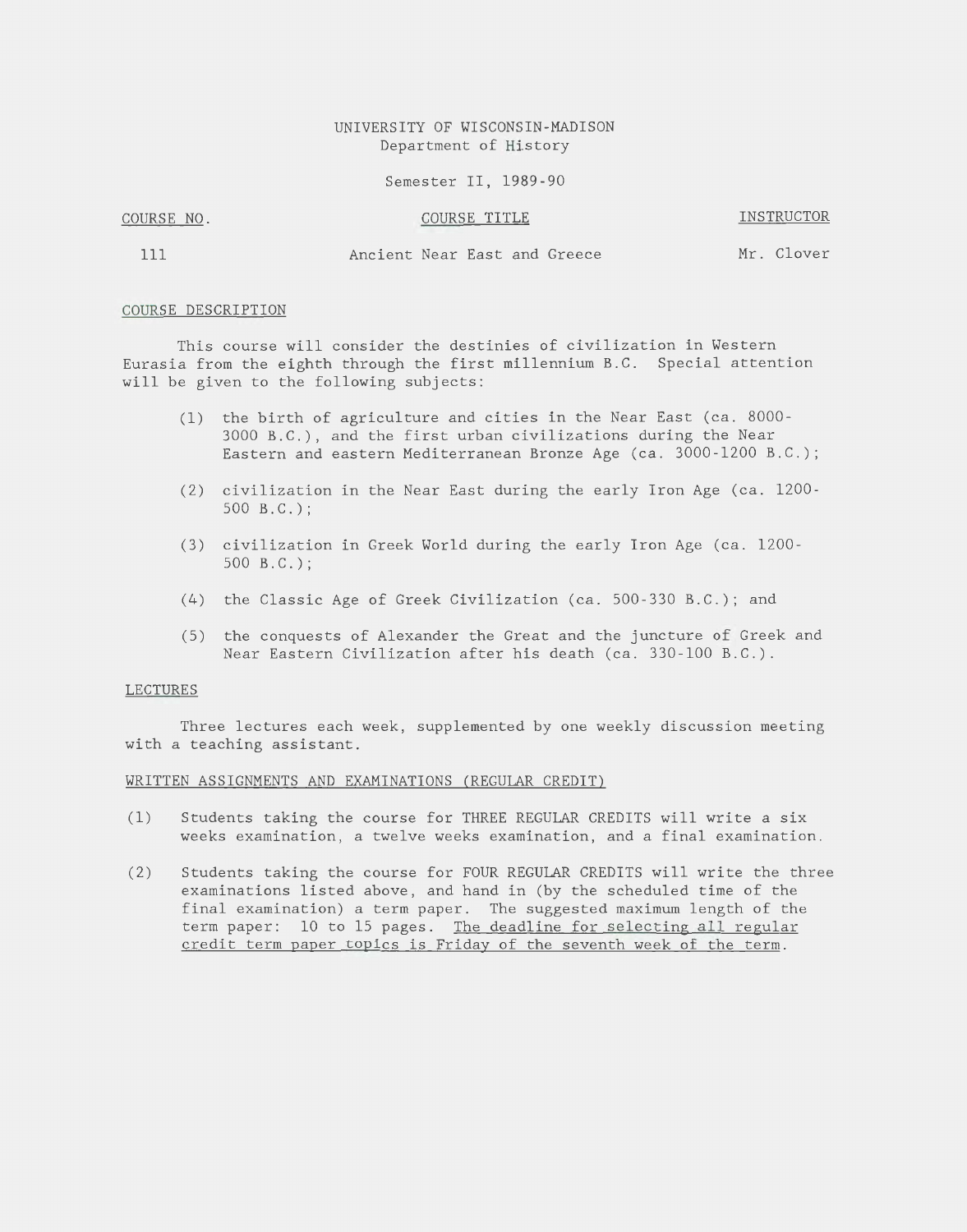#### SPECIAL PROJECT: A COLLOQUIUM ON THE PRESOCRATIC PHILOSOPHERS

students who wish to complete the course without following the usual cycle of examinations and papers may participate in a colloquium on the presocratic philosophers -- the Greek thinkers who contemplated the nature of the universe and the meaning of life before the time of the Athenian philosopher Socrates (late 5th century B.C.). Participants will select a term paper topic -- preferably but not necessarily one which concerns the Presocratic Philosophers and related topics -- by the third week of the term. They will hand in a first draft of the term paper by Friday of the ninth week of the term, and a second draft (revised in accordance with the instructor's comments and the student's own second thoughts) by the day of the final examination. During the semester participants in the colloquium will use a weekly discussion hour (in addition to the three lecture hours) to present a report on an aspect of Presocratic philosophy.

Participants in the colloquium may earn honors or regular credit for the course. The suggested maximum length of the term paper's second draft varies with the number of credits.

 $3$  regular or honors credits -- 10 to 15 pages;

4 regular or honors credits -- 15 to 20 pages.

## GRADING SYSTEM

- 3 regular credits: 6 weeks exam 30%, 12 weeks exam 35%, final exam 35% of final grade.
- 4 regular credits: 6 weeks exam 20%, 12 weeks exam 25%, term paper 25%, final exam 30% of final grade.
- colloquium: first draft of paper 30%, second draft 35%, discussion section reports 35% of final grade.
- APPEALS: The course staff offers second readings of examinations and papers. This is a no-risk review: when second opinions are given, the staff records the higher of the two estimations as the examination or paper grade.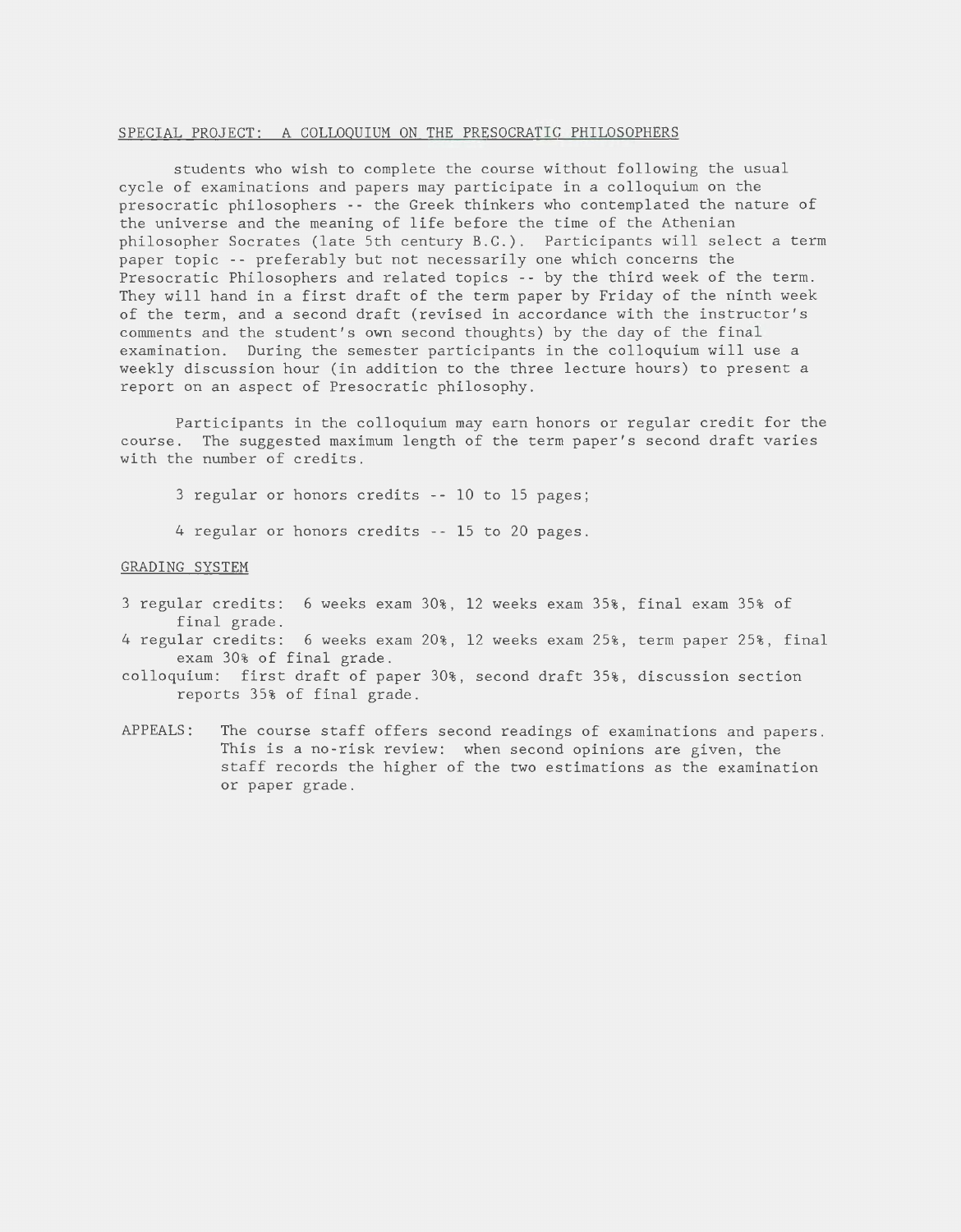#### READINGS

# HISTORY 111/THE ANCIENT NEAR EAST AND GREECE: SPECIAL HANDOUTS

\* C. Roebuck, THE WORLD OF ANCIENT TIMES. Scribner Paperback/Macmi1lian Publishing Co.

\*% J. Wilson, THE CULTURE OF ANCIENT EGYPT. U. of Chicago Press/Phoenix Paperback P 11.

\*% W.F. Albright, BIBLICAL PERIOD FROM ABRAHAM TO EZRA. Harper & Row Torchbook TB 102.

\*% N. G. Hammond, A HISTORY OF GREECE TO 322 b.c. 3rd ed. Oxford University Press Paperback.

\*% Hesiod, THEOGONY. Tr. N. 0. Brown. Macmillan Publishing Co. Paperback.

\*% Aristophanes, THREE COMEDIES: BIRDS, CLOUDS, WASPS. Ed. W. Arrowsmith. U. of Michigan Press/Ann Arbor Paperback AA 153.

% J. Chadwick, THE MYCENAEAN WORLD. Cambridge University Press Paperback .

% P. Matthiae, EBLA; AN EMPIRE REDISCOVERED. Doubleday & Co.

&% THE NEW JERUSALEM BIBLE. Ed. H. Wansbrough. Doubleday & Co.

&% E. R. Dodds, THE GREEK AND THE IRRATIONAL. U. of California Press/Paperback no. CAL 74.

\*% F. W. Walbank, THE HELLENISTIC WORLD. Harvard University Press Paperback.

&% Mark N. Cohen, THE FOOD CRISIS IN PREHISTORY. Yale Paperback no. Y 330.

% G. Kirk and J. Raven, THE PRESOCRATIC PHILOSOPHERS. Cambridge University Press Paperback.

% J. B. Pritchard, THE ANCIENT NEAR EAST, I: AN ANTHOLOGY TEXTS AND PICTURES.

&% EARLY GREEK PHILOSOPHY. Tr. J. Barnes. Penguin; Paperback.

% H. Frankfort, THE INTELLECTUAL ADVENTURE OF ANCIENT MAN. University of Chicago Press/Phoenix Paperback P 725.

> \* required purchase available at the bookstores & optional purchase available at the bookstores % on three-hour reserve in H. C. White no. 1191 # required purchase at Econo-Print, 341 State Street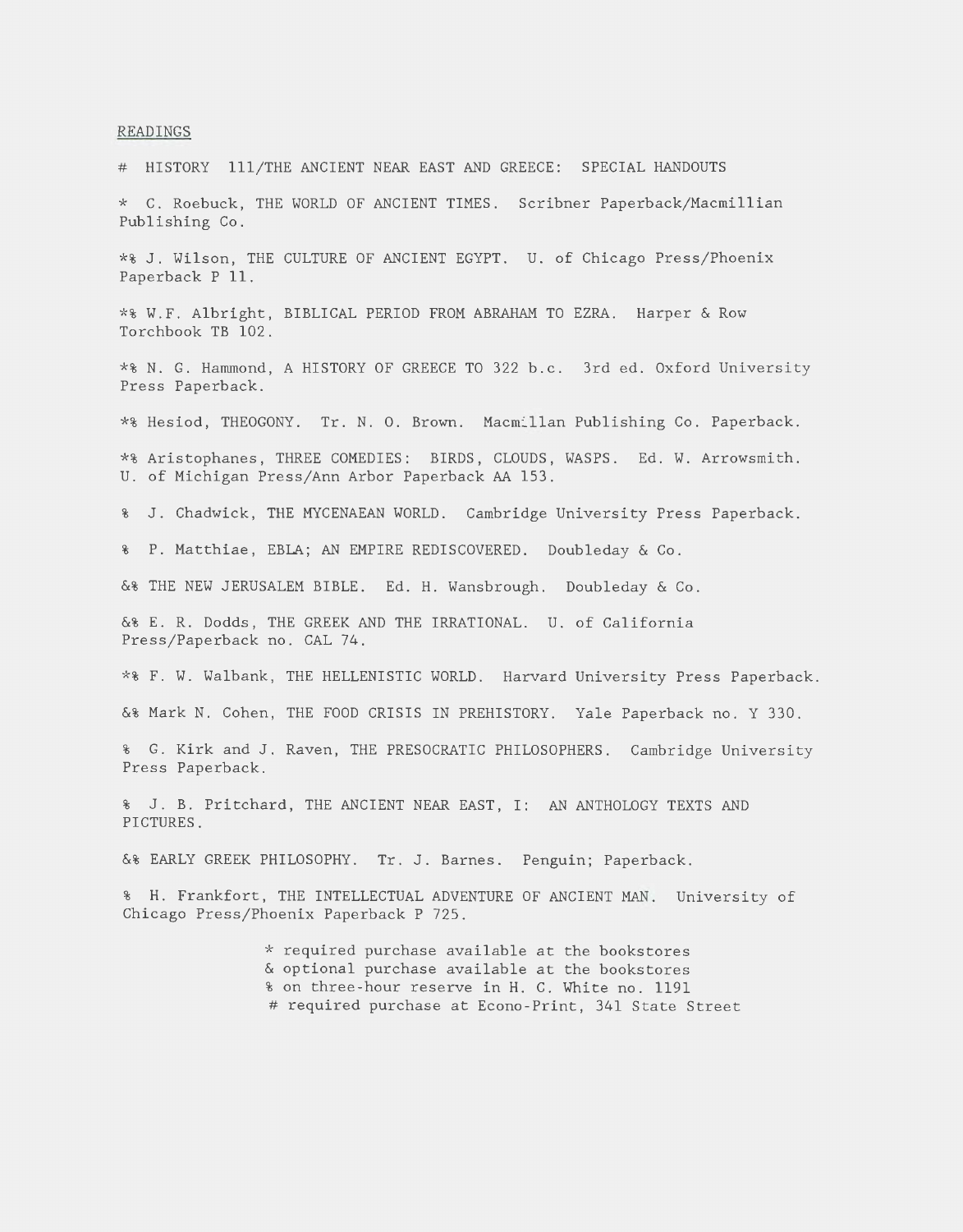# UNIVERSITY OF WISCONSIN-MADISON Department of History Semester II, 1989-90

## History 111 GENERAL COURSE OUTLINE, WEEKS I-VI

Mr. Clover

| Week         | Topic                                                                                            |        | Required Reading                                                                                                               |         | Recommended Reading                                              |
|--------------|--------------------------------------------------------------------------------------------------|--------|--------------------------------------------------------------------------------------------------------------------------------|---------|------------------------------------------------------------------|
| $\mathbf{1}$ | Agriculture and the first<br>cities in western Eurasia<br>$(ca. 8000-3000 B.C.)$                 |        | &%\$ M. N. Cohen, THE FOOD<br>CRISIS IN PREHISTORY,<br>pp. 85-156                                                              |         | &%\$ M. N. Cohen, THE FOOD<br>CRISIS IN PREHISTORY,<br>pp. 1-156 |
| $I1 - I1I$   | The Bronze Age Civilizations of<br>the Near East and E. Mediterranean<br>$(ca. 3000-1200 B.C.):$ |        |                                                                                                                                |         |                                                                  |
|              | (a) general considerations                                                                       |        | *\$ C. Roebuck, THE WORLD OF                                                                                                   |         |                                                                  |
|              | (b) Mesopotamia--creation myths<br>and the Mesopotamian World<br>View                            |        | ANCIENT TIMES, pp. 3-100;<br>%\$ J. B. Pritchard, THE<br>ANCIENT NEAR EAST: AN<br>ANTHOLOGY, Volume I,<br>pp. 28-39, 76-80     |         |                                                                  |
|              | (c) Ebla and the problem of<br>the origins of the Hebrews                                        | $\#$   | HISTORY 111 -- SPECIAL<br>HANDOUTS, $pp. 1-6;$<br>&%\$ W.F. Albright, THE<br>BLBLICAL PERIOD FROM<br>ABRAHAM TO EZRA, pp. 1-9; |         |                                                                  |
|              |                                                                                                  | $\S$   | P. Matthiae, EBLA: AN<br>EMPIRE REDISCOVERED,<br>pp. 40-64, 215-229                                                            | 8\$     | P. Matthiae, EBLA:<br>AN EMPIRE RE-<br>DISCOVERED, entire        |
|              | (d) Eqypt: the Old and Middle<br>Kingdoms and the Empire<br>--the Egyptian world view            |        | *%\$ J.A. Wilson, THE CULTURE<br>OF ANCIENT EGYPT,<br>pp. 43-103, 125-153,<br>$166 - 235;$                                     |         | *%\$ J. A. Wilson, THE<br>CULTURE OF ANCIENT<br>EGYPT, entire    |
|              |                                                                                                  | $\S$   | J.B. Pritchard, THE ANCIENT<br>NEAR EAST: AN ANTHOLOGY,<br>Vol. I, pp. 1-5                                                     |         |                                                                  |
|              | (e) Minoan and Mycenaen<br>Civilization                                                          | $*$ \$ | C. Roebuck, THE WORLD OF<br>ANCIENT TIMES, pp. 101-119                                                                         | $\S$ \$ | J. Chadwick, THE<br>MYCENAEAN WORLD.<br>entire;                  |
|              |                                                                                                  |        |                                                                                                                                |         |                                                                  |

\*%\$ N. G. Hammond, HISTORY OF GREECE, pp. 1-71